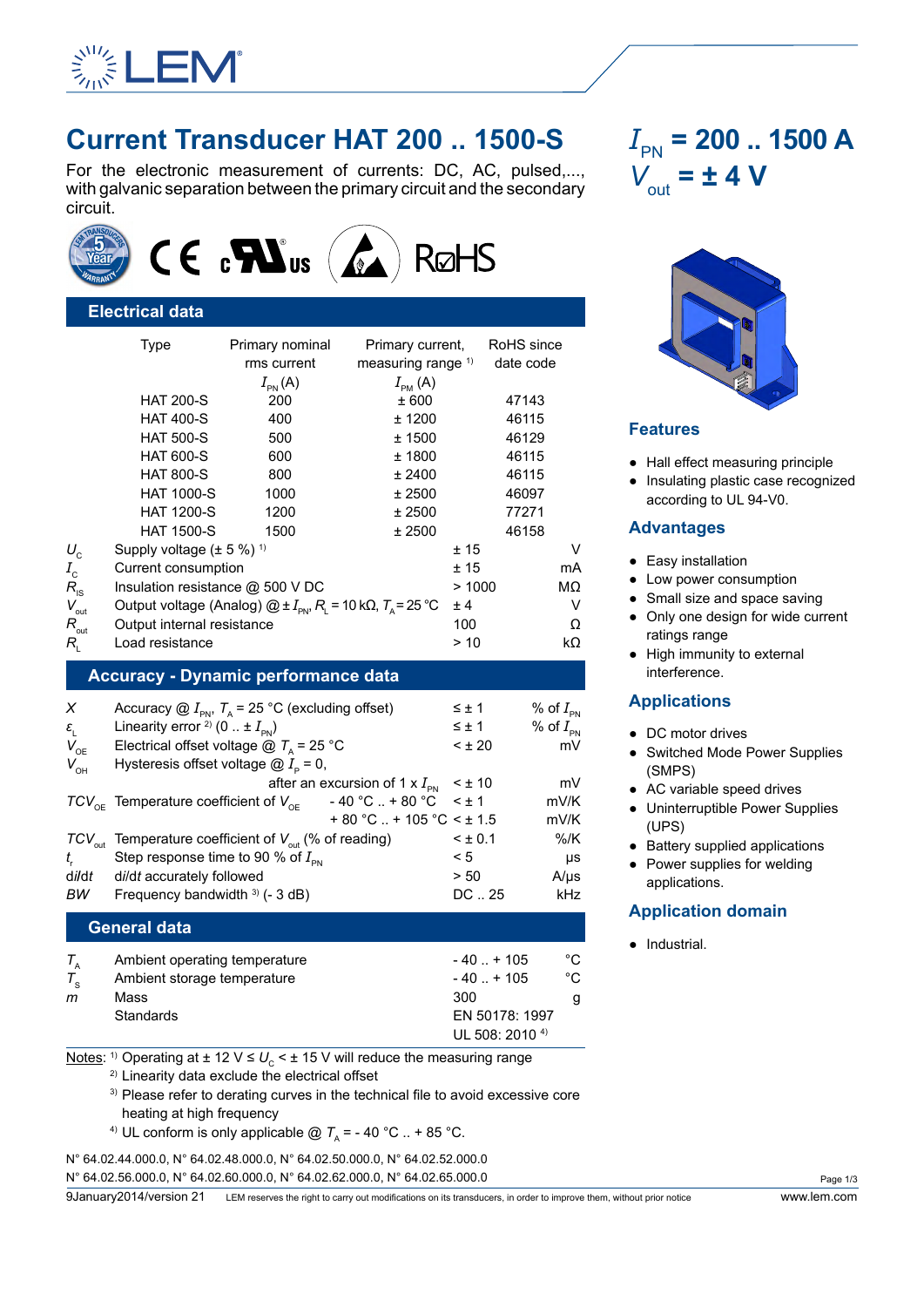

# **Current Transducer HAT 200 .. 1500-S**

|                         | Insulation coordination                          |      |    |
|-------------------------|--------------------------------------------------|------|----|
| $U_{\rm d}$             | Rms voltage for AC insulation test, 50 Hz, 1 min | 4.9  | kV |
| $\hat{U}_{\mathsf{w}}$  | Impulse withstand voltage 1.2/50 µs              | >9.9 | kV |
|                         |                                                  | Min  |    |
|                         | Creepage distance                                | 11   | mm |
| $\frac{d_{Cp}}{d_{Cl}}$ | Clearance                                        | 11   | mm |
| CTI                     | Comparative tracking index (group IIIa)          | 275  |    |

# **Applications examples**

- Over voltage category III
- Pollution degree PD2
- Non-uniform field

| Over voltage category III<br>Pollution degree PD2<br>Non-uniform field |                                                                                                                                                                 |                    |
|------------------------------------------------------------------------|-----------------------------------------------------------------------------------------------------------------------------------------------------------------|--------------------|
|                                                                        | <b>EN 50178</b>                                                                                                                                                 | <b>IEC 61010-1</b> |
| $d_{\text{cp}}$ , $d_{\text{cl}}$ , $\hat{U}_{\text{w}}$               | Rated insulation voltage                                                                                                                                        | Nominal voltage    |
| <b>Basic insulation</b>                                                | 1100 V                                                                                                                                                          | 1100 V             |
| Reinforced insulation                                                  | 550 V                                                                                                                                                           | 550 V              |
|                                                                        |                                                                                                                                                                 |                    |
| erating instructions.<br>ution, risk of electrical shock               | is transducer must be used in electric/electronic equipment with respect to<br>plicable standards and safety requirements in accordance with the manufacturer's |                    |

# **Safety**





Caution, risk of electrical shock

A protective housing or additional shield could be used.

Main supply must be able to be disconnected.